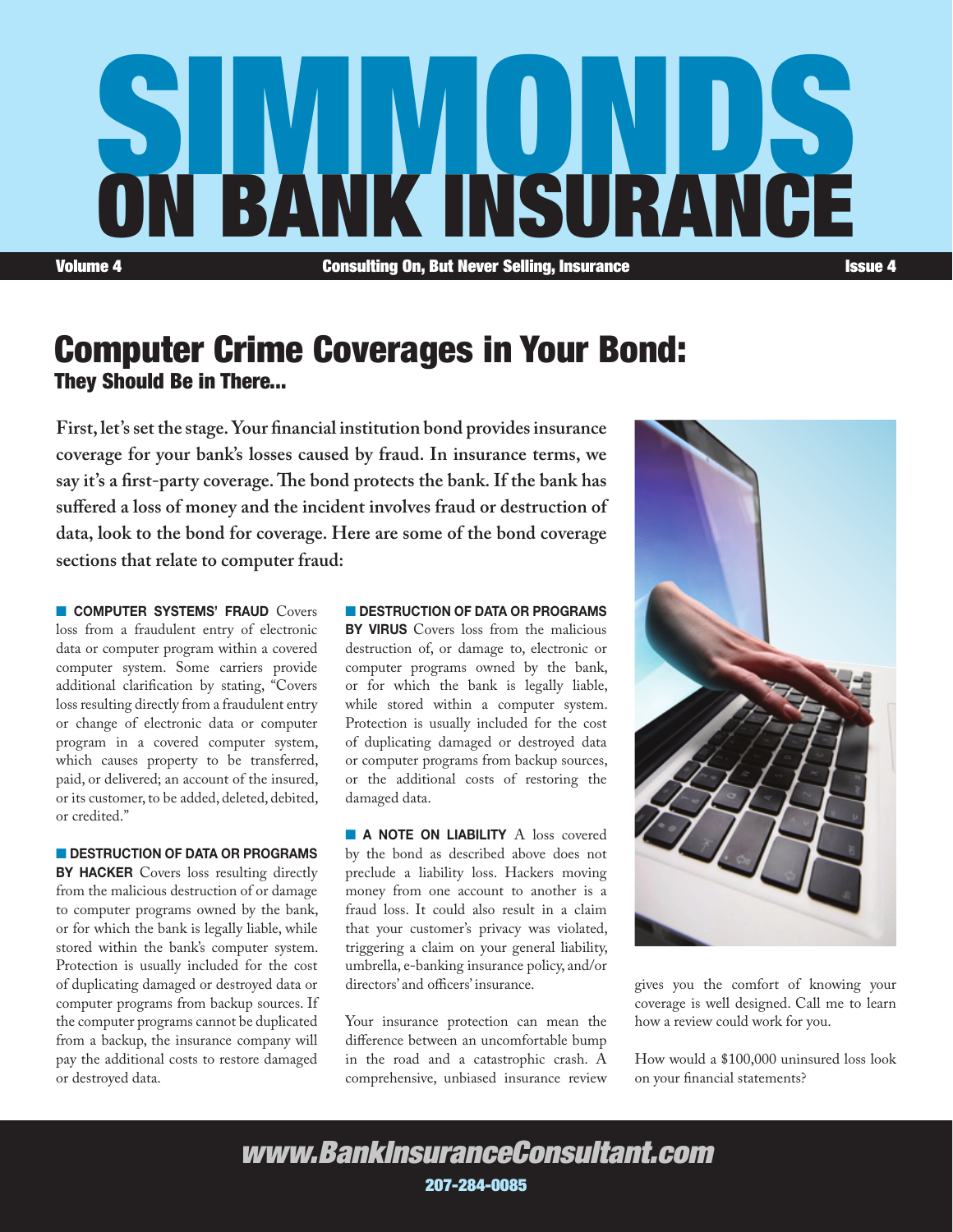

### *Scott Simmonds, CPCU, ARM, CMC*

Scott Simmonds is the Unbiased Insurance Guy,™ and banks are his specialty.

He provides information and advice to banks and other businesses around the US and never sells insurance.

Scott has written five books for insurance buyers, including

*Simmonds on Bank Insurance* and *The Bank Insurance Assurance Toolbox*. He has been quoted in the *Wall Street Journal*, *Money*, *Inc.*, *Fortune*, *Investor's Business Daily*, on CNN.com, *Smart Money*, and countless local and industry publications, including several state bank association magazines.

Scott has 30 years of insurance experience, the last ten as an unbiased insurance consultant. He has provided insurance advice and counsel to hundreds of companies, large and small, throughout the US.

He lives and works with his family on the coast of Maine.

### **"Your work for us is as important as any insurance policy we buy."**

*– Bill Swales, Bangor Savings Bank*

# Real Questions <sup>|</sup>Q&A<sup>|</sup> Real Answers

**Q:** Some of our officers also serve<br>
on nonprofit boards. Should they have separate directors' and officers' insurance?

A:Nonprofit organization board members face the same liabilities that bank board members do – personal liability for their actions and decisions. There are few instances (if any) where I would counsel a bank officer to serve on a nonprofit board when the organization does not have D&O coverage. That said, most bank D&O insurance extends coverage to covered officers for nonprofit board service; usually after the nonprofit's insurance and the dilution of the nonprofits's assets. I consider it last ditch coverage for your officers.

### Do I really need an insurance agent?

There are some bank insurers who will work directly with a bank on the bond, D&O, and ebanking liability insurance. Actually, I can only think of one such insurer. You will need an agent for your property, workers' compensation, and other insurance policies. Why not have the same agent manage your bank special coverage?



Q: Our CEO drives a bank-owned<br>
vehicle. Over the weekend he let his neighbor drive the car. Is there an insurance problem if this happens again and there is a car accident?

Most business auto policies provide exceptionally broad coverage for the auto liability exposure, regardless of who is driving a bank-owned vehicle. So the bank should be well covered.

The question then becomes, is the CEO covered for his part in the accident? Your bank should have coverage for "employees as insureds" on your auto policy (a separate endorsement for some policies). Ask your insurance advisor. The CEO also may/ should have coverage under his personal auto insurance policy.

Note: Your questions for this section are welcome. Email *Scott@ScottSimmonds.com.*

*www.BankInsuranceConsultant.com*

Scott@ScottSimmonds.com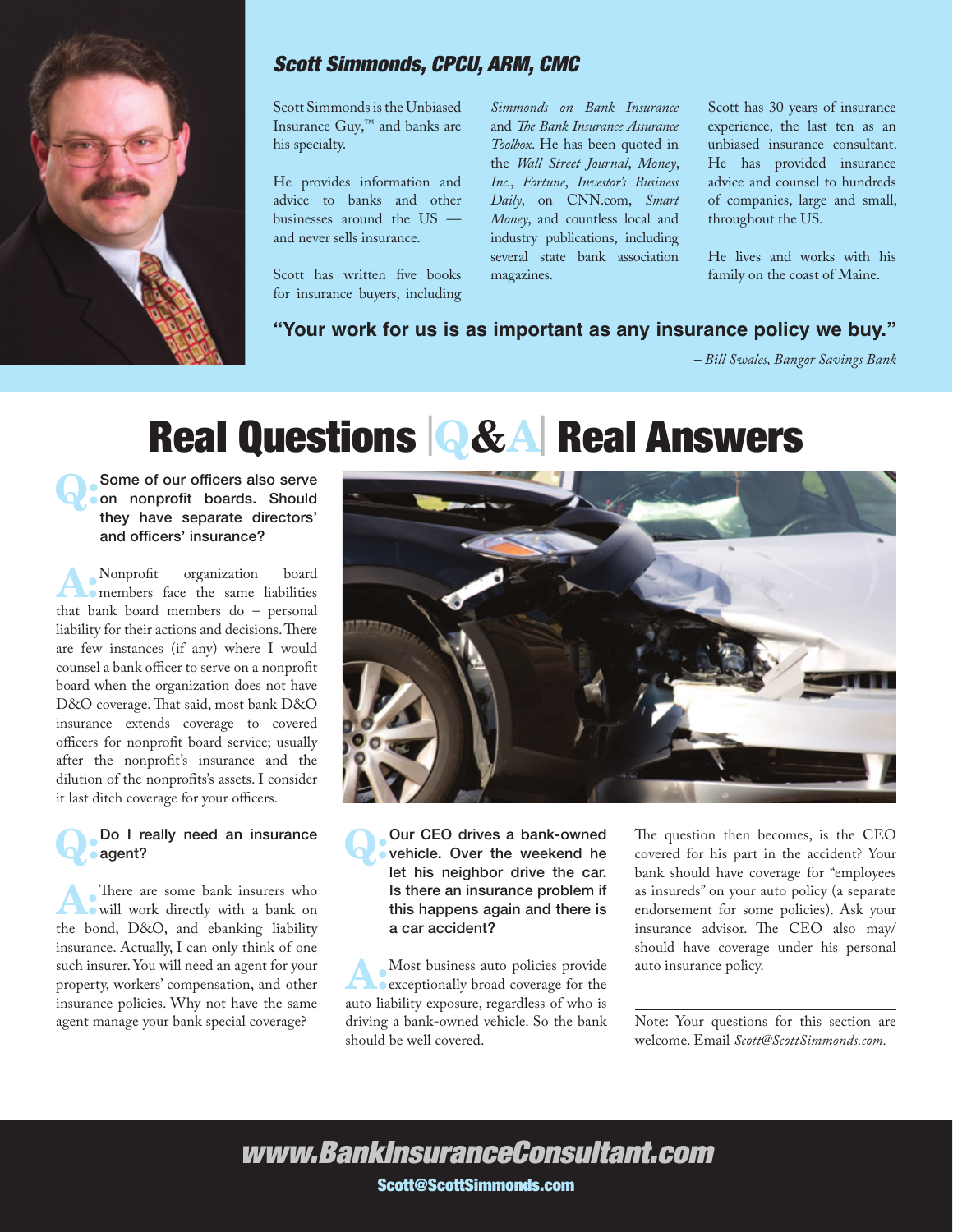# Diary of a Bank Insurance Review

I can often complete a review of your bank's insurance within 15 days of the start of a project. Here is a timeline from one of my recent projects:

**DAY 1** CFO of ABC Bank emails me. He is interested in a review of his bank's insurance. I call the CFO and we discuss his bank's situation, current insurance, and his objectives. The call takes less than twenty minutes. Later that night I email a proposal to the CFO.

**DAY 5** The CFO gets back to me asking to move forward. I email him a letter to send to his agent requesting information for the project – summary of insurance, loss runs, and the like.

**DAY 8** I receive a box of the bank's insurance policies sent by the CFO. I start my review of coverage.

**DAY 10** I receive information from the bank's current insurance agent. As I have the info I need, I call the CFO and we set a date for the review conference call.

**DAY 15** I email the CFO a copy of my findings to be used in our phone call later in the day. At the appointed time we review the issues and I provide my recommendations. The CEO, CFO, and SVP of the bank are on the call. We set action plans and accountabilities for each issue. We set a date for the next conference call to review progress.

To start the process just send me an email at *Scott@ScottSimmonds.com* or call me at 207-284-0085. A short conversation later and I will be able to send you a proposal, bank references, and everything you need to make the decision to go forward with getting you the information you need to make risk management decisions. **Privacy Breach Remediation Expenses** 

### Professional Gratitude

**"BPC Corporation is a multibank holding company with the Bank of Putnam County being family-owned for 109 years. Scott's professional expertise has been a valuable addition to our organization. His knowledge and ability to explain the coverage in a "common sense" approach has enhanced our understanding of the insurance we currently have and identified additional areas of coverage available. Scott has always been very responsive, objective, and unbiased in his answers to various questions. We look forward to a long-term working relationship."**

*– Gary Medley, CFO, BPC Corporation, Cookeville, TN*

## *Associate's Degree in Bank Insurance*

OK, it's not a real associate's degree. However, it's more than any college will ever teach you about managing your bank's insurance.

Download the recording of five fast-paced, information-filled sessions covering the whole range of bank insurance issues. Each class includes advice and information not available anyplace else.

Here, in less than 5 hours, is almost everything you need to understand the basics of insurance for your bank. Each session is available as an MP3 file so you can listen on your computer, iPod, or other digital player.

- Session 1 Bank Directors' and Officers' Liability Insurance
- Session 2 Financial Institution Bond (a.k.a. Bankers' Bond)
- Session 3 Ebanking, Employment Practices Liability Insurance
- Session 4 Bankers' Property, Liability, Workers' Comp Coverage
- Session 5 Insurance Management and Bidding Your Insurance

*For free access to ALL SESSIONS, just send me an email, no obligation – Scott@ScottSimmonds.com.* 

A hacker gets into your computer system. Private customer data is released. You bank's ebanking insurance will/should provide coverage for lawsuits that come from the breach. How about the expenses of informing customers of the breach and providing credit tracking services?

Simply put, there is often no coverage in your bond, D&O, or ebanking insurance for these expenses. Some insurers add coverage by endorsement (with a separate charge). Some offer coverage within the package policy (Chubb and OneBeacon, namely).

The only way to really know if your coverage is right for your bank is an unbiased insurance review. After a fifteen-minute phone call I can have a proposal to you.

## *www.BankInsuranceConsultant.com* 207-284-0085